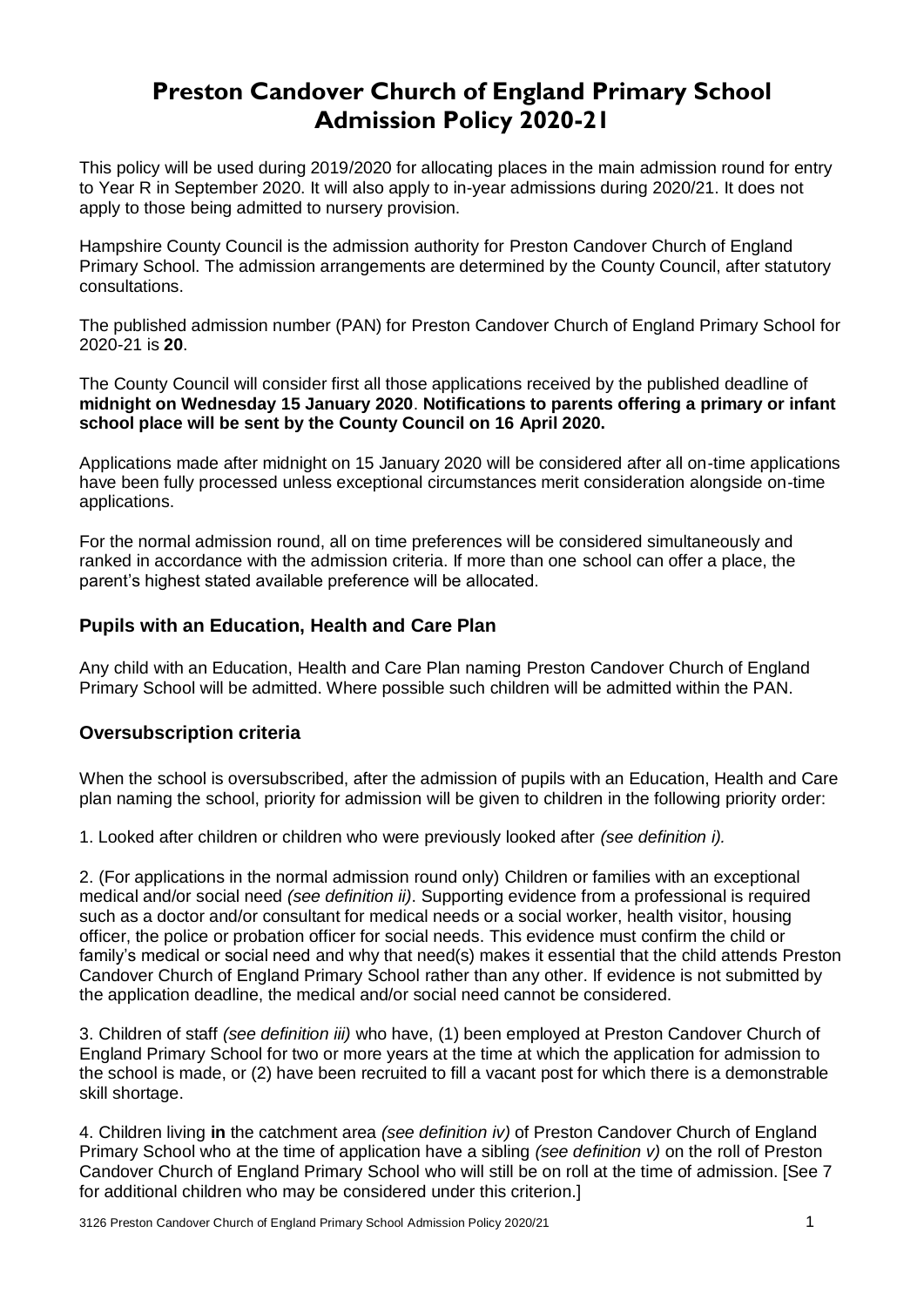5. Children living **in** the catchment area of Preston Candover Church of England Primary School with a parent who is an active member of the Church of England *(see definition vii)* and who requests admission on denominational grounds and provides relevant evidence.

6. Other children living **in** the catchment area of Preston Candover Church of England Primary School*.*

7. Children living **out** of the catchment area who at the time of application have a sibling *(see definition v)* on the roll of Preston Candover Church of England Primary School who will still be on roll at the time of admission. [Where a sibling was allocated a place at the school in the normal admission round in a previous year because the child was displaced *(see definition vi)* from the catchment school for their address, the application will be considered under 4, above, subject to the siblings still living in the catchment area for the school from which they were displaced. In future normal admissions rounds a younger sibling will be considered to have been displaced where they were allocated a place at Preston Candover Church of England Primary School under this criterion as a consequence of their elder sibling's displacement and are still living in the catchment area for the school from which they were displaced].

8. Children living **out** of the catchment area with a parent who is an active member of the Church of England *(see definition vii)* and who requests admission on denominational grounds and provides relevant evidence.

9. Other children.

#### *Definitions*

(i) Looked after children are defined as those who are (a) in the care of a local authority, or (b) being provided with accommodation by a local authority in the exercise of their social services functions (see the definition in section 22(1) of the Children Act 1989). Previously looked children are those who were looked after but immediately after being looked after became subject to an adoption order, child arrangements order, or special guardianship order. An adoption order is an order under section 46 of the Adoption and Children Act 2002 or section 12 of the Adoption Act 1976. Child arrangements orders are defined in section 8 of the Children Act 1989, as amended by section 12 of the Children and Families Act 2014. Child arrangements orders replace residence orders and any residence order in force prior to 22 April 2014 is deemed to be a child arrangements order. Section 14A of the Children Act 1989 defines a 'special guardianship order' as an order appointing one or more individuals to be a child's special guardian (or special guardians).

(ii) Applicants will only be considered under this criterion if on the application form (online or paper) they have ticked the appropriate box explicitly indicating that they wish for their application to be considered under medical / social need. 'Medical need' does not include mild medical conditions, such as asthma or allergies. 'Social need' does not include a parent's wish that a child attends the school because of a child's aptitude or ability or because their friends attend the school or because of routine childminding arrangements. Priority will be given to those children whose evidence establishes that they have a demonstrable and significant need to attend a particular school. Equally this priority will apply to children whose evidence establishes that their parents'/guardians' physical or mental health or social needs mean that they have a demonstrable and significant need to attend a particular school. Evidence must confirm the circumstances of the case and must set out why the child should attend a particular school and why no other school could meet the child's needs. Providing evidence does not guarantee that a child will be given priority at a particular school and in each case a decision will be made based on the merits of the case and whether the evidence demonstrates that a placement should be made at one particular school above any other.

(iii) 'Staff' includes all those on the payroll of the school. 'Children of staff' refers to situations where the staff member is the natural parent, the legal guardian or a resident step parent.

(iv) A map of Preston Candover Church of England Primary School's catchment area is available on the school's details page of the Hampshire County Council website [www.hants.gov.uk/educationandlearning/findaschool.](http://www.hants.gov.uk/educationandlearning/findaschool)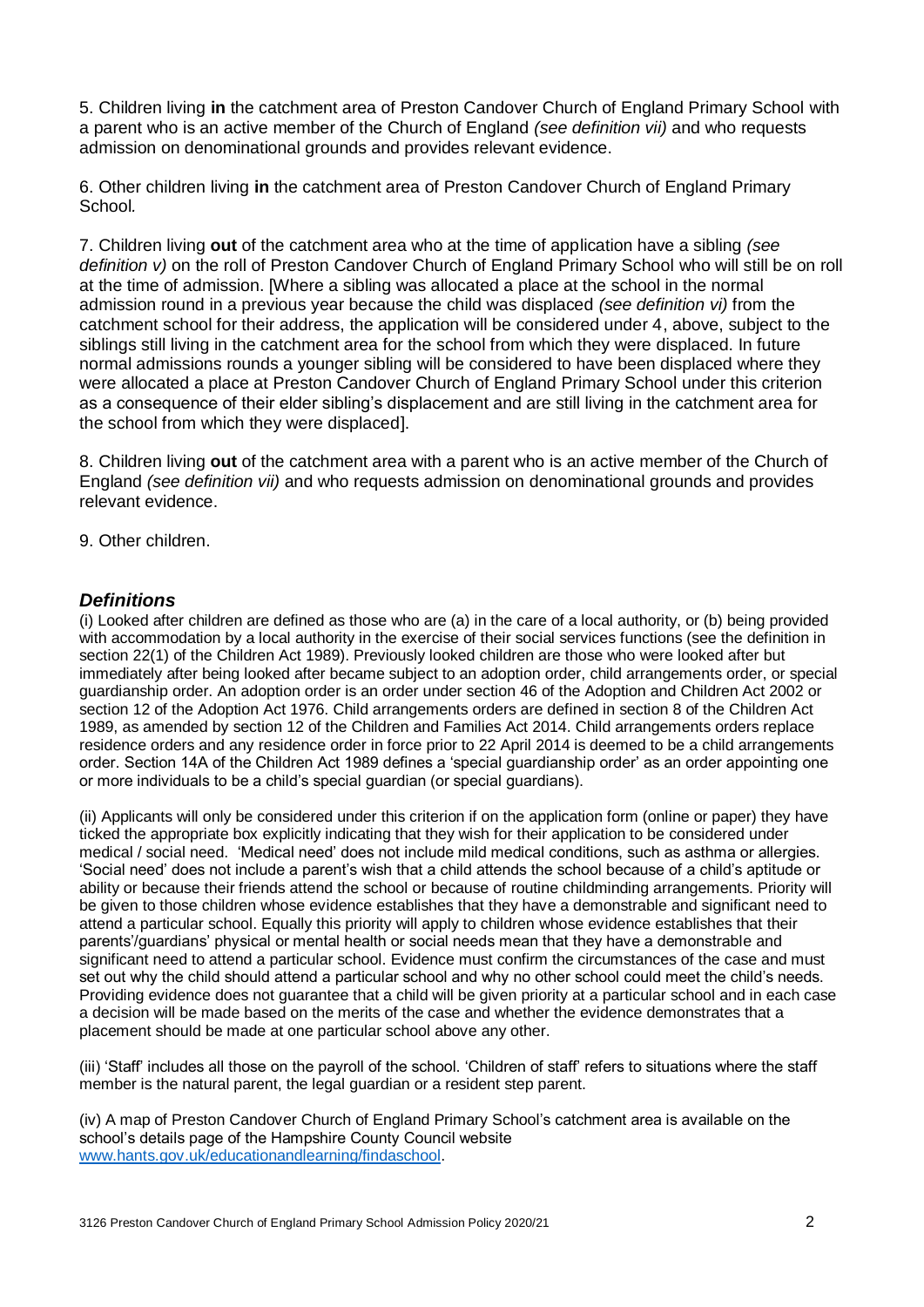(v) 'Sibling' refers to brother or sister, half brother or half sister, adoptive brother or adoptive sister, foster brother or foster sister, step brother or step sister living as one family unit at the same address. It will also be applied to situations where a full, half or adopted brother or sister are living at separate addresses. Categories 4 and 7 include children who at the time of application have a sibling for whom the offer of a place at the preferred school or linked junior school has been accepted, even if the sibling is not yet attending. It also includes, in the normal admissions round, children who have a sibling on roll in Year 2 at the preferred infant school at the time of application, who are successful in gaining a place at the linked junior school on the national notification date.

(vi) 'Displaced' refers to a child who was refused a place at the catchment school in the normal admissions round having named it in the application and was not offered a higher named preference school.

(vii) 'Active member of the Church of England' is defined as attending worship at a Church of England church at least twice a month for the previous two years before the date of application. Parents applying under criterion 5 or 8 must complete a Supplementary Information Form (SIF) which asks for declaration and verification of active membership. The SIF is available to download and print from the County website [\(www.hants.gov.uk/admissions\)](http://www.hants.gov.uk/admissions) or from the school on request. It cannot be completed online. The completed SIF must be returned to the school by the application deadline.

## **Tie-breaker**

If the school is oversubscribed from within any of the above categories, straight line distance will be used to prioritise applications; applicants living nearer the school have priority. Distances will be measured from the Ordnance Survey home address point to the school address point using Hampshire County Council's Geographic Information Systems (GIS). Distances to multiple dwellings will give priority to the ground floor over the first floor and so on. On individual floors, distances will be measured to the stairs leading to the communal entrance. Where two or more applicants are equidistant, random allocation will be used to allocate the place. An explanation of the random allocation procedure is available on the County website. This method of prioritising admissions will also apply to any 'school specific' criterion unless otherwise stated in the school's brochure.

# **Additional Information**

#### **Permanent Residence**

The child's permanent residence is where they live, normally including weekends and during school holidays as well as during the week, and should be used for the application. The permanent address of children who spend part of their week with one parent and part with the other, at different addresses, will be the address at which they spend most of their time.

#### **Multiple births**

Where a twin or child from a multiple birth is admitted to a school under this policy then any further twin or child of the same multiple birth will be admitted, if the parents so wish, even though this may raise the number in the year group above the school's PAN.

#### **Fair Access placements by the local authority**

Outside the normal admission round, it may sometimes be necessary for a pupil to be placed by the local authority, or a local placement panel acting on behalf of the authority, in a particular school even if there is a waiting list for admission. Such placements will be made in accordance with Hampshire County Council's Fair Access Protocol. The Protocol is based on legislation and government guidance.

#### **Waiting lists**

During main round of applications for Year R places for September 2020, a waiting list will be established and maintained centrally by the local authority until 31 August 2020. At all other times, and for other year groups, when all available places have been allocated, waiting lists will be operated by schools on behalf of the local authority.